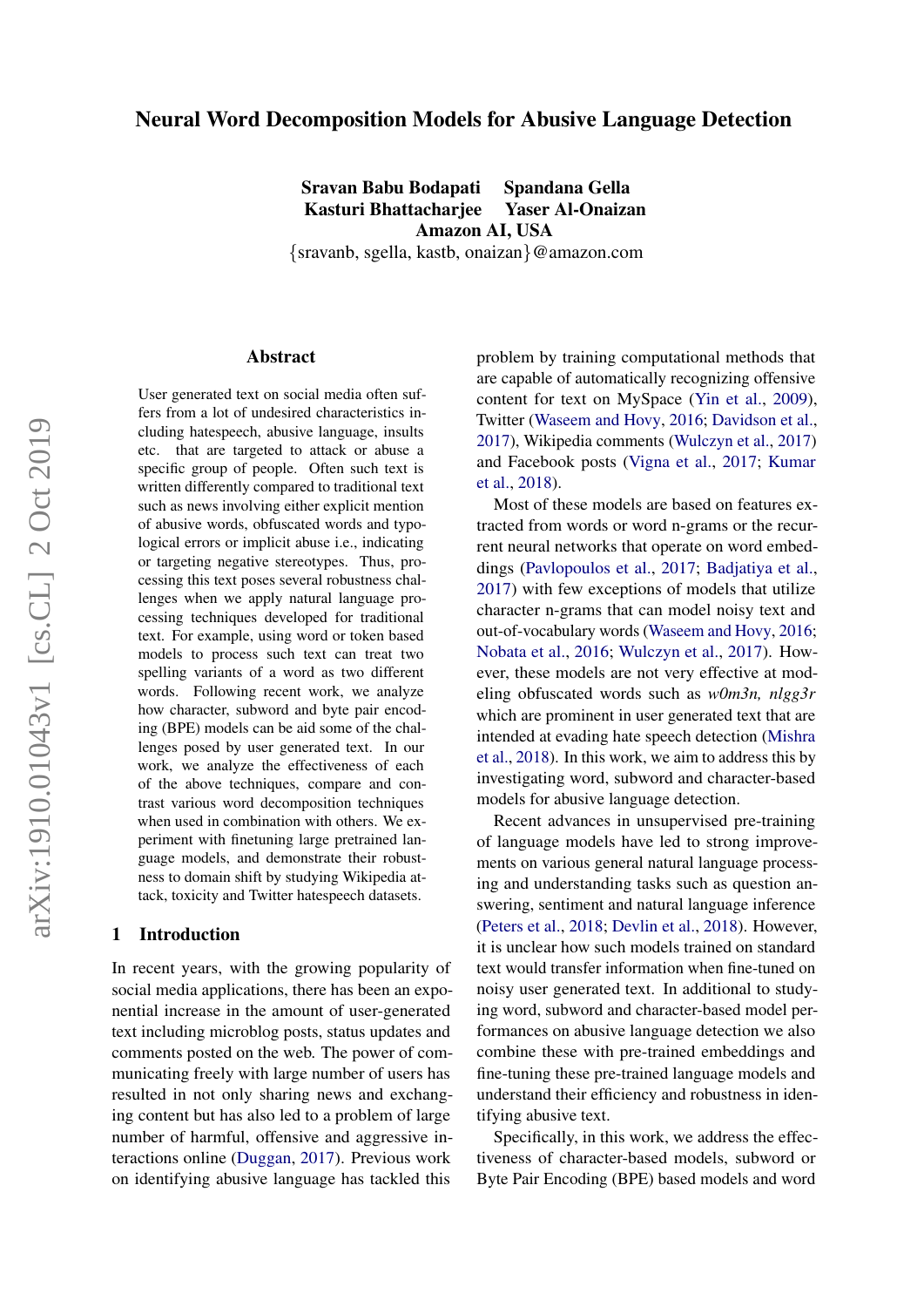features based models along with pre-trained word embeddings and fine tuning pretrained language models for detecting abusive language in text. Precisely we make following contributions:

- We compare the effectiveness of end-to-end character based models, with word + character embedding models, byte pair encoding and subword models, to show which of the techniques perform better than pure word based models.
- We demonstrate how fine-tuning large pretrained language models, the latest breakthrough in NLP, enhance state of the art on few of the abusive language datasets, and show that the domain shift isn't considerable when applied to abusive language datasets.
- We also examine how preprocessing documents with byte pair encoding model pretrained on a large corpus, boost the performance of several word embedding based models massively.

### 2 Related Work

Identifying abusive context on the web is one of the widely studied topics on social media text. This problem has been studied for Hate Speech detection [\(Kwok and Wang,](#page-9-7) [2013;](#page-9-7) [Waseem and Hovy,](#page-9-0) [2016;](#page-9-0) [Waseem,](#page-9-8) [2016;](#page-9-8) [Ross et al.,](#page-9-9) [2016;](#page-9-9) [Saleem](#page-9-10) [et al.,](#page-9-10) [2017;](#page-9-10) [Warner and Hirschberg,](#page-9-11) [2012\)](#page-9-11), Harassment [\(Yin et al.,](#page-10-0) [2009;](#page-10-0) [Cheng et al.,](#page-8-4) [2015\)](#page-8-4), Cyberbullying [\(Willard,](#page-10-2) [2007;](#page-10-2) [Tokunaga,](#page-9-12) [2010;](#page-9-12) [Schrock and Boyd,](#page-9-13) [2011\)](#page-9-13), Abusive language detection [\(Sahlgren et al.,](#page-9-14) [2018;](#page-9-14) [Nobata et al.,](#page-9-4) [2016\)](#page-9-4), aggression identification [\(Kumar et al.,](#page-9-2) [2018;](#page-9-2) [Aroye](#page-8-5)[hun and Gelbukh,](#page-8-5) [2018;](#page-8-5) [Modha et al.,](#page-9-15) [2018\)](#page-9-15), identifying toxic comments on forums [\(Wulczyn et al.,](#page-10-1) [2017\)](#page-10-1) and offensive language identification [\(Wie](#page-10-3)[gand et al.,](#page-10-3) [2018;](#page-10-3) [Zampieri et al.,](#page-10-4) [2019\)](#page-10-4). While most of the work in identifying abusive on social media is predominantly studied for English social media posts some of the latest work include study on German [\(Wiegand et al.,](#page-10-3) [2018\)](#page-10-3), Italian [\(Bosco et al.,](#page-8-6) [2018\)](#page-8-6) and Mexican Spanish (Álvarez-[Carmona et al.,](#page-8-7) [2018\)](#page-8-7).

Some of the early methods on identifying abusive text used word n-gram, part-of-speech (POS) tagging (syntactic features), manually created profanity lexicons or stereotypical words, TF-IDF features along with sentiment and contextual features

and trained supervised classifiers such as support vector machines. [\(Yin et al.,](#page-10-0) [2009;](#page-10-0) [Warner and](#page-9-11) [Hirschberg,](#page-9-11) [2012\)](#page-9-11). [Waseem](#page-9-8) [\(2016\)](#page-9-8) studied character n-grams, skipgrams, brown clusters and POS tag based features for identifying hatespeech. [Waseem](#page-9-0) [and Hovy](#page-9-0) [\(2016\)](#page-9-0) studied usefulness of various socio-linguistic features such as gender, location, word-length distribution, Author Historical Salient Terms (AHST) features in identifying hatespeech.

Some of the recent work compared efficiency of both character n-gram based models as inputs to logistic regression and multi-layer perceptron models [\(Wulczyn et al.,](#page-10-1) [2017\)](#page-10-1). [Nobata et al.](#page-9-4) [\(2016\)](#page-9-4) showed that character n-grams features alone can perform well and can efficiently model noisy text. They also showed off-the-shelf word embeddings can be used to identify abusive text.

[Pavlopoulos et al.](#page-9-3) [\(2017\)](#page-9-3) used deep-learning based models specifically they employed RNN with a novel classification-specific attention mechanism and achieve state-of-the-art results on identifying attack and toxic content in Wikipedia comments. [Badjatiya et al.](#page-8-2) [\(2017\)](#page-8-2) investigated three different neural networks for hatespeech detection: (i) Convolutional neural network (inspired by CNN's for sentiment classification by [Kim](#page-9-16) [\(2014\)](#page-9-16)) (ii) Long short-term memory networks (LSTM) to capture long range dependencies and (iii) FastText classification model that represents document by averaging word vectors that can be fine-tuned for the hatespeech task.

While [Badjatiya et al.](#page-8-2) [\(2017\)](#page-8-2) analyzed various architectures to encode text for hatespeech detection, we are not aware of any work that studied various word decomposition models for identifying abusive language in text. Recent work on identifying offensive language in text include fine-tuning large pretrained languege model BERT which use subword units to encode text [\(Zampieri et al.,](#page-10-4) [2019;](#page-10-4) [Zhu et al.,](#page-10-5) [2019\)](#page-10-5). For the SEMEVAL-2019 task of offensive language identification 7 out of top 10 submissions used BERT finet tuning. [Zampieri](#page-10-4) [et al.](#page-10-4) [\(2019\)](#page-10-4) highlighted that 8% of 104 systems participated in the shared task used BERT based fine-tuning.

In this work, we analyze the effectiveness of different ways of learning representations with character-based models, subword or BPE based models and word features based models. We also combine these with well known pre-trained word embeddings and very large pretrained language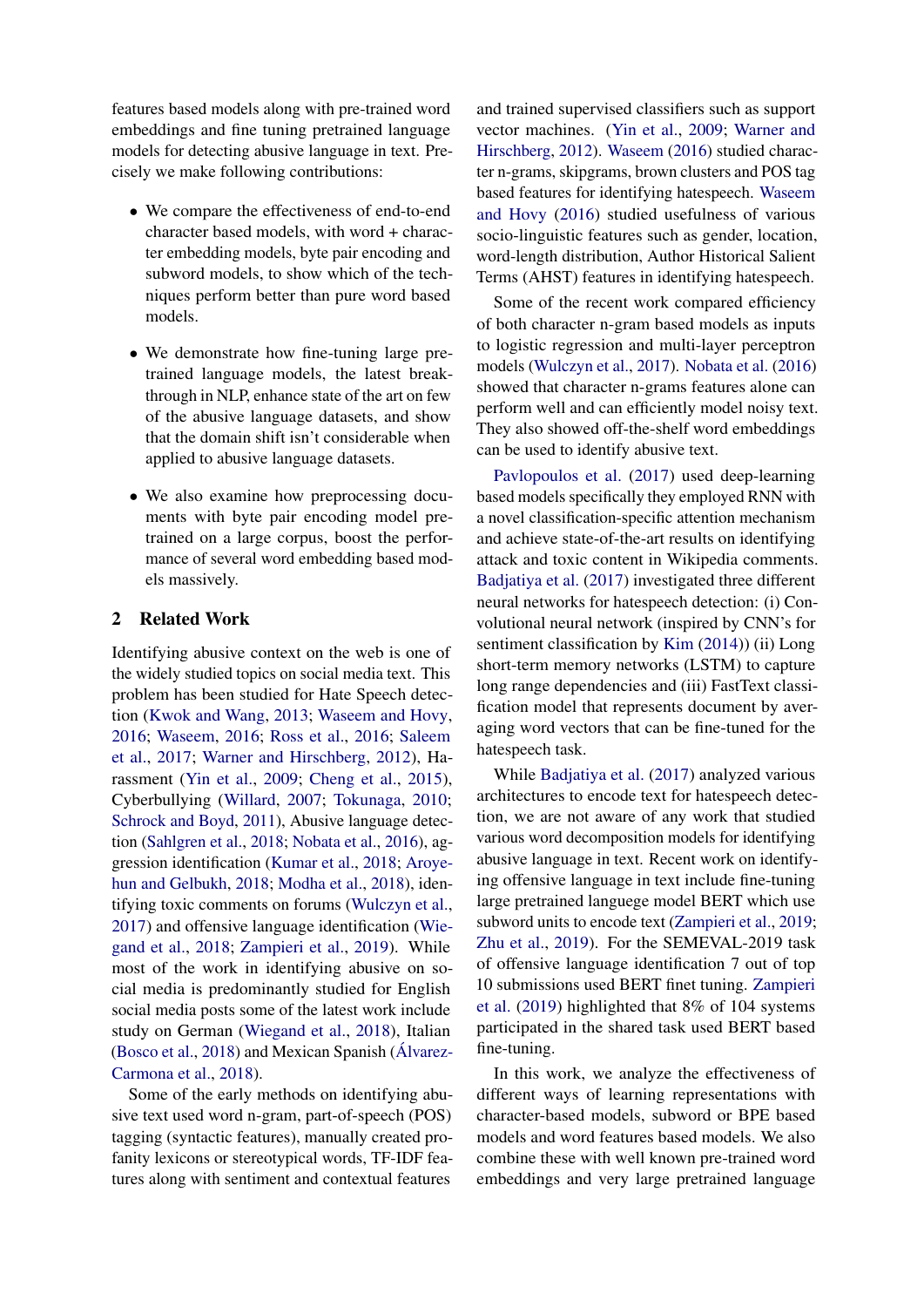models for fine-tuning and detecting abusive language in text. In Section [3](#page-2-0) we describe the datasets that we study in this work for hatespeech and abusive detection.

# <span id="page-2-0"></span>3 Datasets

We experiment with three datasets: Twitter dataset [\(Waseem and Hovy,](#page-9-0) [2016\)](#page-9-0), Personal Attack and Toxicity datasets from Wikipedia Talk dataset [\(Wul](#page-10-1)[czyn et al.,](#page-10-1) [2017\)](#page-10-1) that covers sexism/racism, personal attack and toxicity aspects of abuse in user generated text online.

## 3.1 Twitter Dataset

We use the hatespeech Twitter dataset (Hatespeech) provided by [Waseem and Hovy](#page-9-0) [\(2016\)](#page-9-0). This dataset was created from a corpus of 136k tweets collected from Twitter by searching for commonly used racist and sexist slurs on various ethnic, gender and religious minorities over a two-month period. The original data had 16,907 tweets corresponding to sexist, racist and neither labels (3378, 1970 and 11559 respectively). However, we could only retrieve 11170 of the tweets (2914: sexism, 17: racism and 8239: neither) with python's Tweepy library. Similar issue of missing tweets has been reported by [Mishra et al.](#page-9-5) [\(2018\)](#page-9-5). However, the percent of tweets we lost are much higher than theirs and most of the tweets lost are for the *racism* label. We have lost majority of the tweets corresponding to sexism label. Since we lost large chunk of tweets we conduct our experiments on cross validation of 5 splits and report scores on all of the 5 splits.

# 3.2 Wikipedia talk page

<span id="page-2-2"></span>We use the personal attacks (W-ATT) and toxicity (W-TOX) datasets that were randomly sampled from 63 Million talk page comments from the public dump of English Wikipedia by [Wulczyn et al.](#page-10-1) [\(2017\)](#page-10-1). Each comment in both the datasets were annotated by at least 10 workers and we use the majority label as its gold label. Overall, we have 115.8k comments in W-ATT dataset (69.5k, 23.1k and 23.1k in train, dev and test splits respectively) and 159.6k comments in W-TOX dataset (95.6k, 32.1k and 31.8k in train, dev and test splits). Similar to hatespeech dataset both the W-ATT and W-TOX datasets also have skewed distribution of labels having 13.5% and 15.3% of them labeled as abusive.

# 4 Methods

In this section, we present various word decomposition methods and modeling architectures we analysed for studying Twitter and Wiki Talk page W-ATT and W-TOX comment datasets.

# 4.1 Word-based Model

As a baseline, we adpot the fastText [\(Grave et al.,](#page-9-17) [2017\)](#page-9-17) classification algorithm. The fastText algorithm performs mean pooling on top of the word embeddings  $w_i^{emb}$  to obtain a document representation. This document representation is passed through a Softmax layer to obtain classification scores. The embeddings can either be learned or can be initialized with pre-trained embeddings and fine-tuned during training. We run multiple variants of fastText in our experiments.

## 4.2 Subword-based Model

Subwords are formed by concatenating all the characters of a particular length within a word boundary. Addition of subwords gives the model ability to learn words which are misspelled such as *emnlp* and *emnnlp* are similar. A pure word based model would consider *emnnlp* as out-of-vocabulary (OOV) word, if not seen in training set, but a subword model would decompose *emnnlp* into "emn" and "nlp", and train subword embeddings  $w_{sub}^{emb}$  for each of these subwords. We take subword variant of fastText model to incorporate subword context into the model. The algorithm considers all subwords of varying lengths within the boundary of a word.

## <span id="page-2-1"></span>4.3 Joint Word and Character Embedding Model

Our joint word and character embedding based model is adapted from [Kim](#page-9-16) [\(2014\)](#page-9-16) and [Peters et al.](#page-9-6) [\(2018\)](#page-9-6). We refer to [Kim](#page-9-16) [\(2014\)](#page-9-16) as TextCNN going forward.

Let  $x_i$  be the input word and  $c_0^n$  be its character representation, where  $n$  is the number of characters in the word. We transform  $c_0^n$  representation by passing through a character embedding layer, which is a n-gram Character-CNN similar to [\(Pe](#page-9-18)[ters et al.,](#page-9-18) [2019\)](#page-9-18). The output of the n-gram CharacterCNN is concatenated with the word's corresponding pretrained embedding to obtain  $w_{full}^{emb}$  as described in [1\(a\)](#page-3-0) Character-level features are concatenated with  $w_i^{emb}$ , the word embedding of word *i*, to form  $w_{full}^{emb}$ , the full set of word-level input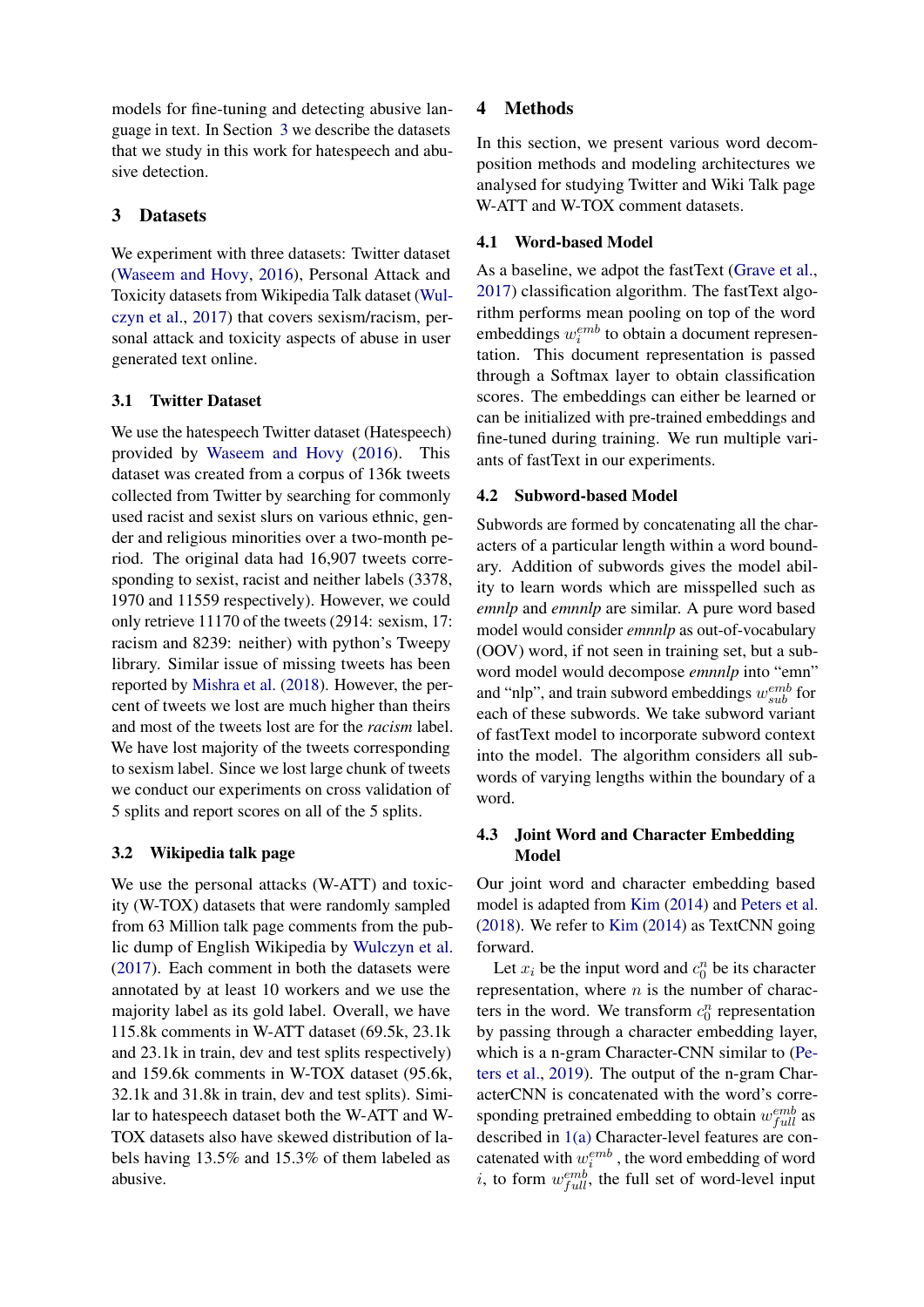<span id="page-3-0"></span>

Figure 1: Architecture for model described in [4.3.](#page-2-1) In Figure [1\(a\),](#page-3-0) we present an example of for obtaining a word embedding by concatenating character embeddings with the embedding of the word itself. These final embeddings are then fed into the non-static variant of the Kim2014 [\(Kim,](#page-9-16) [2014\)](#page-9-16) architecture (shown in Figure [1\(b\)\)](#page-3-0). The layers of Kim2014 model alongwith the character CNN layer are updated during training.

features:

$$
w_{full}^{emb} = (w_i^{char}; w_i^{word})
$$

We randomly replace singleton words with special [UNK] (unknown) tokens for obtaining its  $w_i^{emb}$ , and also apply dropout [\(Srivastava et al.,](#page-9-19) [2014\)](#page-9-19) on  $w_{full}^{emb}$ . The input word embeddings  $w_{full}^{emb}$ , in a sentence with *l* tokens and convolutional window size  $h$ ,  $w_{i:i+h}^{emb}$  is transformed through a convolution filter  $w_c$ :

$$
c_i = f(w_c.w_{i:i+h-1}^{emb} + b_c)
$$

where  $b_c$  is a bias term and f is a non-linear function (ReLU). This produces a feature map  $c$ , on-top of which we apply a global max-over time pooling.

$$
c^{\prime} = max(\mathbf{c})
$$

This process for one feature is repeated to obtain  $m$ filters with different window sizes  $h$ . The resulting filters are concatenated to form TextCNN document representation. The document representation is passed through Softmax layer to obtain classification predictions. We also experiment with original version of TextCNN, which is a pure word based model, without the character embedding variant.

#### 4.4 End-to-end Character Embedding Model

To understand the potential of end to end character based models in dealing noisy text, we use Very Deep Convolutional Neural Network (VDCNN) architecture proposed by [Conneau et al.](#page-8-8) [\(2017\)](#page-8-8) that operates at character level by stacking multiple convolutional and pooling layers that sequentially extract a hierarchical representation of the text. This representation is fed into a fully connceted layer which is trained to maximize the classification accuracy on training data.

### 4.5 Byte Pair Encoding + Word + Char embedding models

We train a Byte Pair Encoding(BPE) based model introduced by [Sennrich et al.](#page-9-20) [\(2016\)](#page-9-20) on the given training corpus. We use this trained BPE model on training data to tokenize/encode our documents in training, validation and test data and use each BPE unit as a word to learn embeddings. We perform 30, 000 merge operations on each training dataset to learn subword or BPE units.

### 4.6 Pretrained Language Models

Recent liteature have shown that transferring knowledge from large pre-trained language models could benefit various NLP tasks either by adding a task specific architecture or by fine-tuning the language model for the end task [\(Peters et al.,](#page-9-6) [2018;](#page-9-6) [Devlin et al.,](#page-8-3) [2018;](#page-8-3) [Peters et al.,](#page-9-18) [2019\)](#page-9-18). In this work, we use BERT model and we fine-tune the model for each of our train datasets.

#### <span id="page-3-1"></span>5 Experiments

In this section, we present different variants of the models described in Section [4](#page-2-2) presented in Table [1.](#page-5-0)

fastText: We use multiple variants of fastText model. Our fastText $_{ngrams=1}$  uses embeddings learned for each unigram. We treat this as our baseline model without any preprocessing of the text. Our fastText $_{nargams=2}$  model also uses bigrams along with unigrams as independent tokens to learn embeddings. All pairs of bigrams are chosen wtihout ant frequency threshold. Our fastText<sub>ngrams=2</sub> + subword  $(2 - 6)$  also uses all subwords within a word boundary within the range of 2 − 6. All our models are trained with learning rate of 0.5 and for 5 epochs.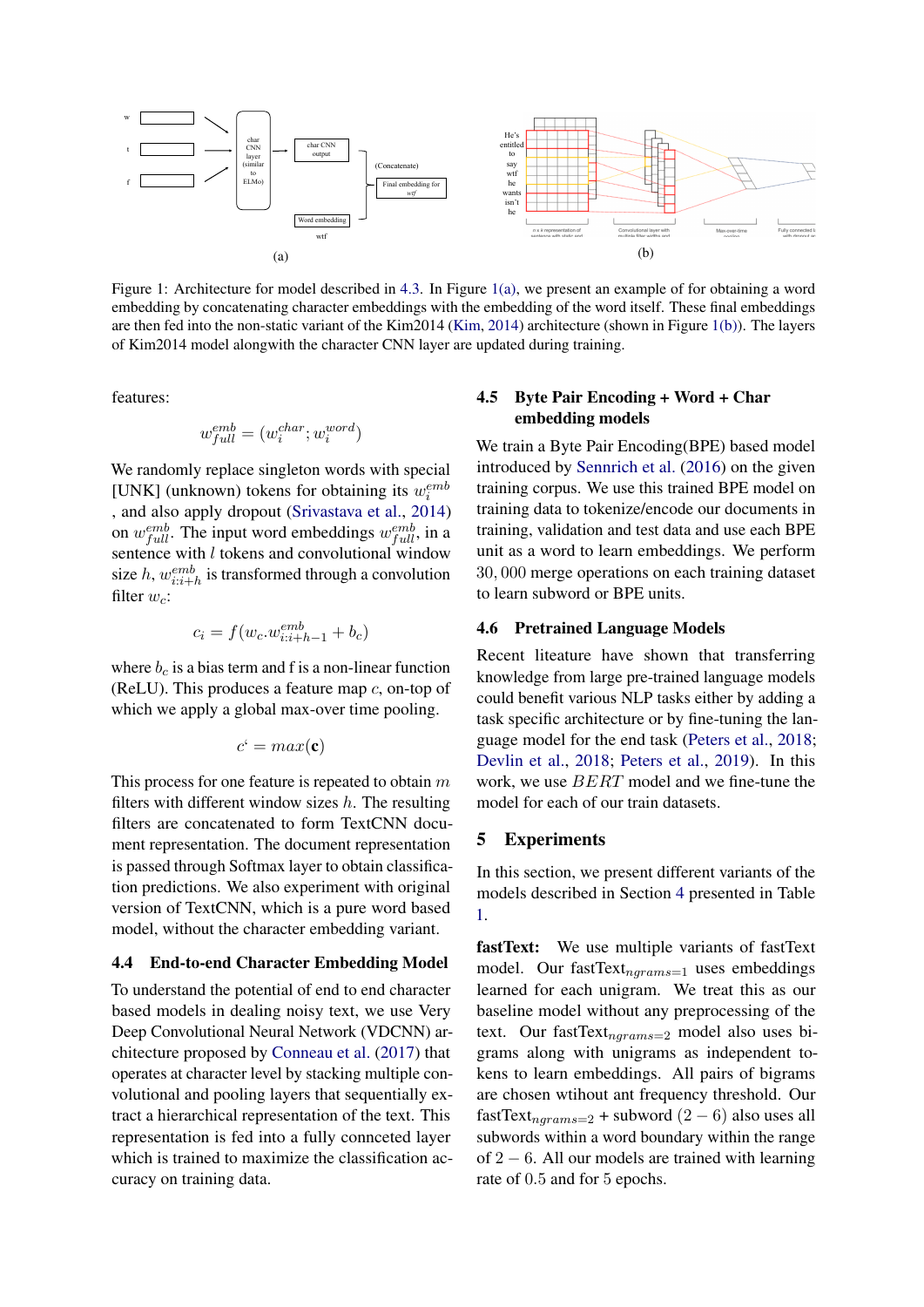<span id="page-4-1"></span>

Figure 2: We present the approach discussed in [5.1.](#page-5-1) The Input text for a document is tokenized via the BERT Wordpiece tokenized model pretrained on GoogleNews and Wikipedia. This tokenized text is fed as input to the word based models which aids in forming representations from a more informative subword split as an independent unit.

TextCNN [\(Kim,](#page-9-16) [2014\)](#page-9-16): We run the TextCNN for classification in non-static mode, with learning rate of 0.0001, dropout of 0.5 for 50 epochs. We have used default kernel window sizes  $N_f = (3, 4, 5)$ with  $m = 100$  filters. We initialize the embeddings layer with word2vec pretrained embeddings<sup>[1](#page-4-0)</sup> publicly available from google. We used the non-static variant of TextCNN, with pretrained embedding initialization for word embedding layer.

TextCNN + char n-grams: The word embedding layer is constructed for this approach as mentioned in  $1(b)$ . The kernel window sizes h for character tokens are  $N_f = (1, 2, 3, 4, 5, 6)$  with  $m = (32, 32, 32, 64, 64, 64)$  filters respectively. Increasing the number of filters further to match those of parameters in [Peters et al.](#page-9-6) [\(2018\)](#page-9-6) for character tokens led to overfitting on our datasets, and hence we reduced the parameters. All the layers are allowed to be tuned while training. The character embeddings CNN layer is initialized randomly with Xavier initialization [\(Glorot and Bengio,](#page-9-21) [2010\)](#page-9-21). We set the character embedding layer output to 300, upon concatenation the word embedding  $w_{full}^{emb}$ 

length would be 600. This model is trained in exactly similar settings as the above mentioned word based TextCNN model.

Fully Character Embeddings Model: We run VDCNN [\(Conneau et al.,](#page-8-8) [2017\)](#page-8-8) with 9 convolution layers with learning rate of 0.0001 reducing the learning rate by hald every 15 intervals for 100 epochs. We use a batch size of 64 and use stochastic gradient descent (SGD) as optimizization function with 0.9 momemtum.

BERT: For our BERT experiments we use the  $BERT_{base}$  (uncased) model.  $BERT_{base}$  model consists of 12 Transformer layers with 12 selfattention heads with 768 hidden dimensions and consists of 110 M total parameters. This model is trained in BookCorpus and English Wikipedia corpus. We attach a linear layer on top of  $BERT_{base}$ model and the [CLS] token representation is finetuned on the training set. We use a binary crossentropy loss to fine-tune BERT for our datasets. The fine tuned model is evaluated on the test set. We experimented with dropout values set at  $(0.1, 0.2)$  between the transformer encoder layers. We achieved best results at dropout of 0.2, which

<span id="page-4-0"></span><sup>1</sup> https://code.google.com/archive/p/word2vec/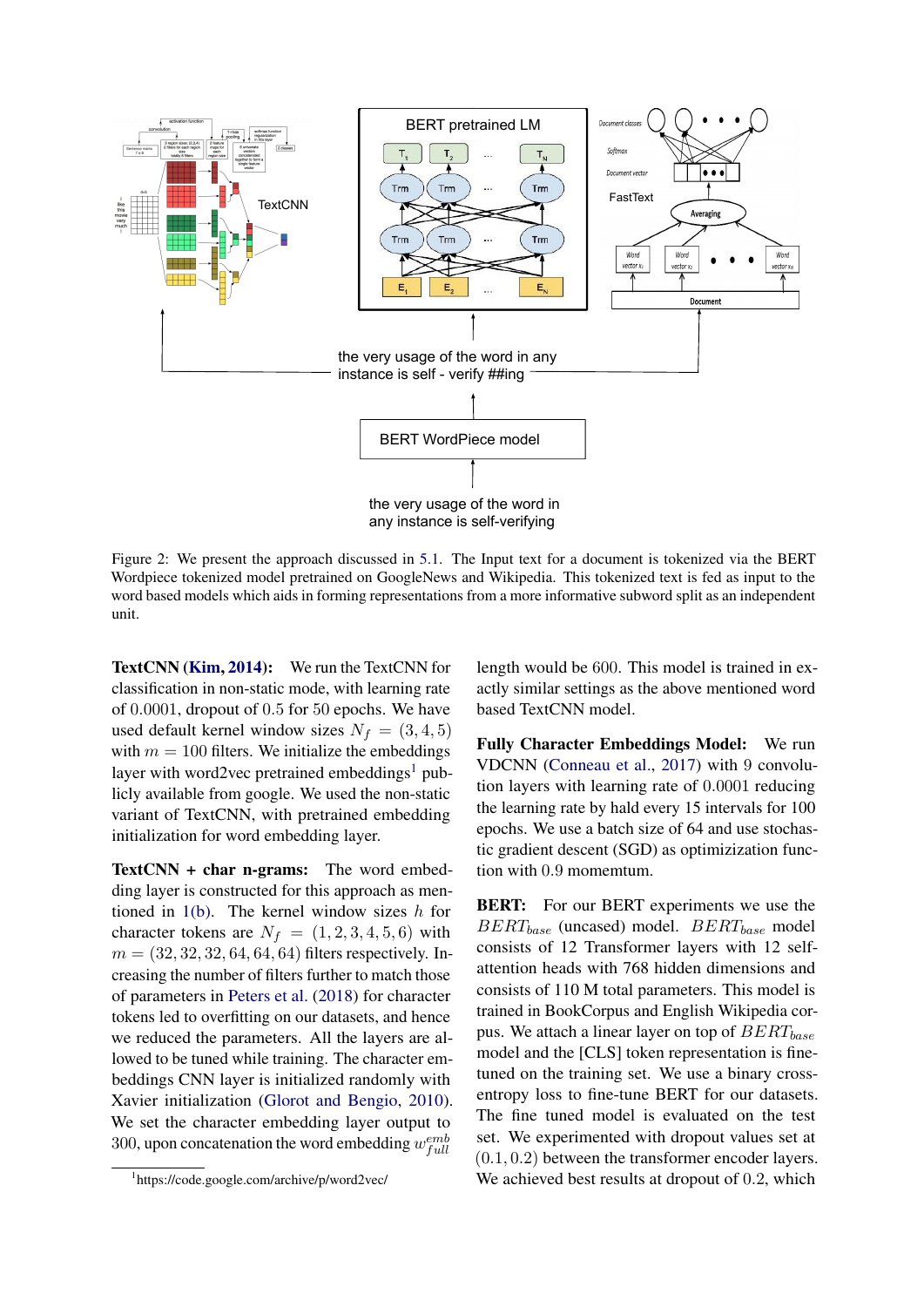<span id="page-5-0"></span>

| <b>Model</b>                                  |             | pre sword Tok |   | <b>Hatespeech</b> |  |                             | <b>W-ATT</b> | <b>W-TOX</b>              |         |         |
|-----------------------------------------------|-------------|---------------|---|-------------------|--|-----------------------------|--------------|---------------------------|---------|---------|
|                                               |             |               |   | $\theta$          |  | $\mathcal{D}_{\mathcal{L}}$ | 3            | $\overline{4}$            |         |         |
| $fastText_{ngrams=1}$                         | $\mathbf N$ | N             | N |                   |  |                             |              | 69.7 71.8 84.2 95.5 82.2  | 93.3    | 95.6    |
| $\textsf{fastText}_{ngrams=1}$                | Y           | N             | N |                   |  |                             |              | 69.6 74.8 84.5 95.7 79.5  | 93.5    | 95.6    |
| $fastText_{ngrams=1}$ + BERT tokentization    | N           | Y             | Y |                   |  |                             |              | 71.2 83.0 83.0 95.2 83.4  | 94.5    | 96.1    |
| $fastText_{ngrams=1}$ + Custom BPE            | N           | Y             | Y |                   |  |                             |              | 66.3 72.0 74.8 73.2 72.4  | 81.5    | 84.6    |
| $fastText_{ngrams=2}$ + subword $(2-6)$       | N           | Y             | N |                   |  |                             |              | 64.3 71.2 75.9 92.2 85.7* | 93.1    | 95.8    |
| $fastText_{ngrams=2}$ + subword $(2-6)$       | N           | Y             | Y |                   |  |                             |              | 64.1 66.7 75.1 93.4 85.3  | $93.9*$ | 95.7    |
| + BERT tok                                    |             |               |   |                   |  |                             |              |                           |         |         |
| $fastText_{ngrams=2}$ + subword $(2-6)$ + + Y |             | Y N           |   |                   |  |                             |              | 71.5 76.9 87.9 93.2 75.7  | 93.4    | $95.8*$ |
| BERT tokentization + preE                     |             |               |   |                   |  |                             |              |                           |         |         |
| TextCNN (Kim, 2014)                           | N           | N             | N |                   |  |                             |              | 69.8 76.9 85.3 95.7 85.9  | 92.8    | 95.6    |
| $TextCNN + Character n-grams$                 | N           | N             | N |                   |  |                             |              | 70.6 78.1 87.1 96.3 85.9  | 93.2    | 95.9    |
| TextCNN + BERT tokenization                   | N           | N             | Y |                   |  |                             |              | 71.6 76.8 84.2 96.6 85.2  | 94.1    | 96.2    |
| VDCNN (9 layers)                              | N           | N             | N |                   |  |                             |              | 65.3 71.6 80.7 89.3 85.9  | 91.6    | 93.9    |
| BERT (dropout $= 0.2$ )                       | N           | N             | N |                   |  | 72.2 80.1 85.2 97.0         |              | 78.2                      | 95.7    | 96.8    |

Table 1: We report Weighted F1-scores for the different models on the Hatespeech, W-TOX and W-ATT datasets.

<span id="page-5-1"></span>we report in our experiments.

### 5.1 BERT Wordpiece Tokenizer Model with Word models

We use Wordpiece (BPE) model of BERT [\(Devlin](#page-8-3) [et al.,](#page-8-3) [2018\)](#page-8-3) pretrained on BooksCorpus and English Wikipedia, produced using 30000 merge operations. BERT uses this model as precursor before encoding the text through transformer. We try to examine the benefit of the wordpiece text encoding vs the benefit we obtain from fine-tuning the pretrained LM. We hypothesize that pretrained BPE model splits a word into most frequent subwords found in the wikipedia corpus, which can help in mining the informative subwords. The informative subwords might prove very beneficial in noisy settings where we observe missing spaces and typos. In order to achieve this, we use this pretrained BPE model for encoding the document text before inputing to our word based models, TextCNN and fastText word variant. This is demonstrated in Figure [2.](#page-4-1) We have tried following variants with BERT Wordpiece tokenization as preprocessing step.

BERT Tokenizer with fastText $_{nargans=2}$  & TextCNN Word model: We preprocess the given dataset text using pretrained BPE model, and run a fastText bigram classification model on the preprocessed output. We also evaluate the TextCNN word model with the preprocessed text as input.

BERT Tokenizer with fastText subword: The preprocessed dataset with BERT trained BPE for training fastText subword model as described in Section [5.](#page-3-1)

Custom BPE model on the dataset: We also tried to examine if we would get a similar performance boost we obtained from BERT Wordpiece model by encoding text via a custom wordpiece model trained on the text. This helps us differentiate if the gains are from training a wordpiece model on a large text or if the gains are from using subword splitting. We used 30,000 number of merge operations for the custom BPE model, which is the same as in BERT BPE to aim for a meaningful comparison. We have also tried other values of merge operations from the custom BPE model, but none have yielded substantially better performance.

#### 6 Results and Analysis

Table 1 presents the Weighted F1 score based on the support of each of the classes in the test set for our classification task. For a classification problem with  $N$  samples in the test set and  $C$  classes, Weighted F1 score  $2$  is defined as

$$
\frac{1}{N} \sum_{i=1}^{C} n_i * F_i \tag{1}
$$

<span id="page-5-2"></span> $2$ we use sklearn library for computing macro and weighted f1 scores in the paper [https://scikit-learn.org/](https://scikit-learn.org/stable/modules/generated/sklearn.metrics.f1_score.html) [stable/modules/generated/sklearn.metrics.](https://scikit-learn.org/stable/modules/generated/sklearn.metrics.f1_score.html) [f1\\_score.html](https://scikit-learn.org/stable/modules/generated/sklearn.metrics.f1_score.html)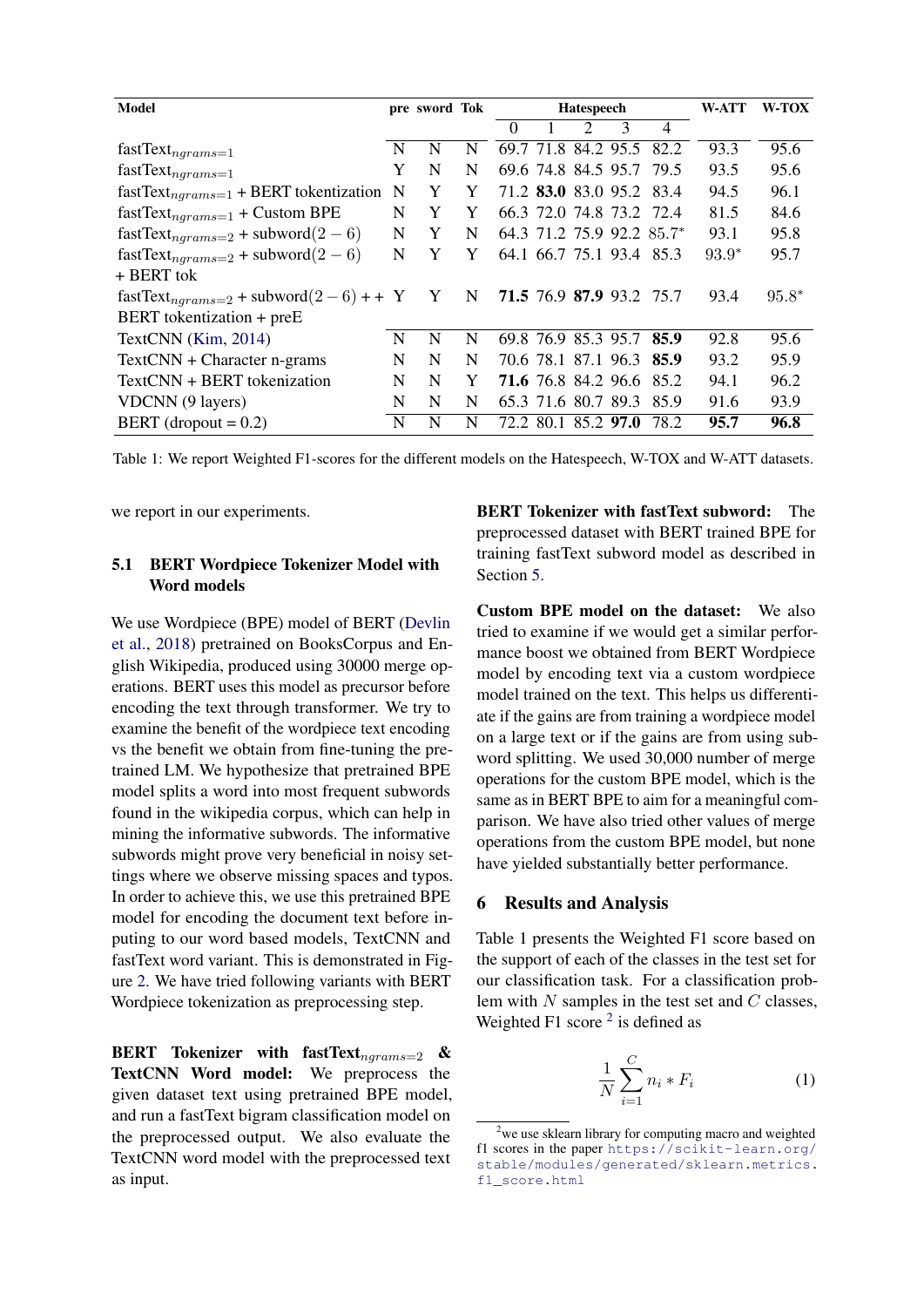| <b>Technique</b>   | PROCESSED DOC                                                                          |
|--------------------|----------------------------------------------------------------------------------------|
| Original           | a complaint about your disruptive behavior here                                        |
|                    | : https : // en . wikipedia . org / wiki / wikipedia : administrators                  |
|                    | % 27_noticeboard / incidents # disruptive_users_vandalizing_article_about_spiro_koleka |
| <b>Custom BPE</b>  | complain about your disruptive behavior here                                           |
|                    | : https : // en . wikipedia . org / wi@@ ki / wikipedia : administrators               |
|                    | % 27_noticeboard / incidents # disrup@@ ti@@ ve_@@ user@@ s_@@                         |
|                    | vandali@@ z@@ ing_@@ article_@@ about_@@ spi@@ ro@@ _@@ ko@@                           |
|                    | le@@ka                                                                                 |
| <b>BERT</b> token- | complain about your disrupt @ @ ive behavior here                                      |
| tization           | : https : // en . wikipedia . org / wiki / wikipedia : administrators                  |
|                    | $\%$ 27 _ notice @ @ board / incidents # disrupt @ @ ive _ users                       |
|                    | - van @@dal @@izing @@- article @@- about @@- sp @@iro @@- ko @@le                     |
|                    | @@ka                                                                                   |

Table 2: Sample document split created by BERT BPE tokenizer, Custom BPE tokenizer

as :

<span id="page-6-0"></span>

| Model                           |      | W-ATT W-TOX |  |
|---------------------------------|------|-------------|--|
| WS (Mishra et al., 2018)        | 84.4 | 85.4        |  |
| <b>CONTEXT HS + CNG (Mishra</b> | 87.4 | 89.3        |  |
| et al., 2018)                   |      |             |  |
| $fastText(ngrams=2)$            | 85.2 | 86.8        |  |
| fastText(ngrams=2, BERT BPE)    | 85.9 | 88.6        |  |
| fastText(ngrams=2, BERT BPE,    | 86.8 | 88.6        |  |
| PreE)                           |      |             |  |
| Kim2014                         | 82.7 | 88.4        |  |
| Kim2014 (BERT BPE)              | 83.4 | 89.3        |  |
| BERT (dropout $= 0.2$ )         | 89.5 | 90.6        |  |
|                                 |      |             |  |

Table 3: Macro F1 average on the W-TOX and W-ATT datasets.

where  $n_i$  denotes the number of samples in class  $i$ . We have reported weighted F1 as the twitter data we obtained had only 17 samples for racism, with stratified CV split having only 4 samples on average. As the results on this label could be very random and prone to lot of variance due to very little number of samples in the train and test set, we choose to use weighted  $F1$  over macro  $F1$ . We also have observed very high variance among performance in different CV splits, hence report the numbers separately on each of them.

Table [1](#page-5-0) also mentions if each of the experiment involves using word splitting via BPE, either by pretrained BERT Wordpiece tokenization model, or by training a custom BPE model on our given dataset. We have also highlighted the individual best performance from a modeling architecture with a ∗.

Table 2 presents the Macro  $F1$  score on W-ATT and W-TOX datasets. Macro F1 score is defined

$$
\frac{1}{C} \sum_{i=1}^{C} F_i \tag{2}
$$

We have picked the best performing models from [1](#page-5-0) for macro F1 comparison. We have also compared to previous approaches that have achieved best performance on these datasets. [Mishra et al.](#page-9-5) [\(2018\)](#page-9-5) reported Macro F1 on both validation and test data together. From their work it is unclear if the model is tuned on validation, and same data was used along with test to report numbers. Hence, we only use their number as reference. The main conclusions of these experiments are fourfold:

1. Pretrained BPE models transfer well: Pretraining a Wordpiece model on a large general corpus like wikipedia, and using this for encoding input text by splitting words has shown significant improvements for all the word based models. The fastText word model with bigrams (row 3 in table 1) trained with BERT tokenization achieves the best performance on 1st split of the hatespeech data, and also shows improvement over the native fastText bigrams model on Wiki-ATT dataset. The same observation can be made with TextCNN word model with preprocessing by pretrained BERT Wordpiece tokenization model(row 11 in Table 1). However, we have either noticed a slight degradation or an insignificant improvement by applying BPE encoding with fastText subword based model. This is expected as breaking the informative subwords from BERT into much smaller units might result in lot of noisy updates.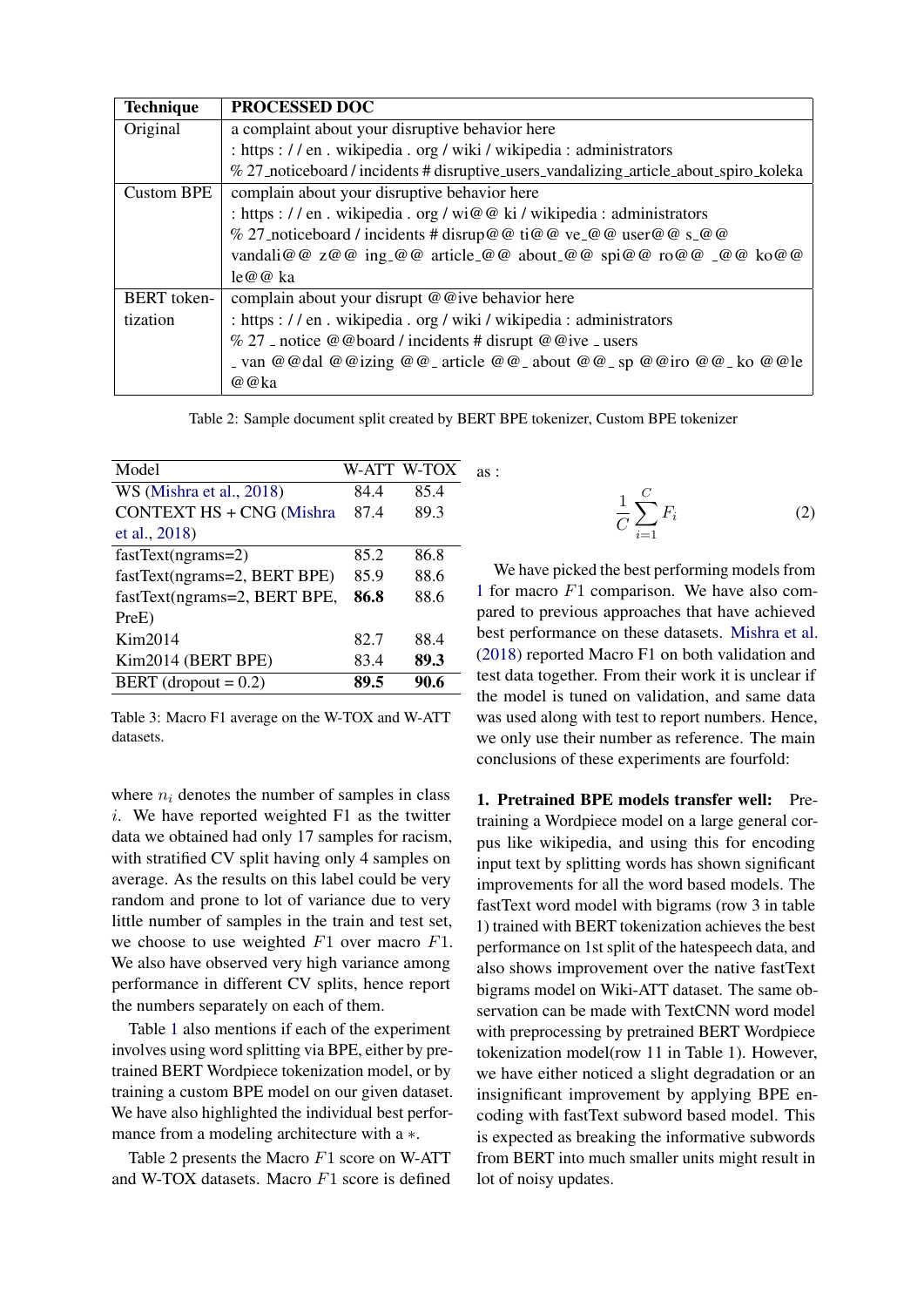<span id="page-7-0"></span>

| <b>Predicted</b> | <b>Technique</b> | <b>Text</b>                                                         |
|------------------|------------------|---------------------------------------------------------------------|
| Label            |                  |                                                                     |
| $not\_attack$    | Original         | believe that he was the greatest mother-fucker in the world         |
| $attrack^*$      | <b>BPE</b>       | believe that he was the greatest mother## $-$ ## fuck## er in the   |
|                  |                  | world                                                               |
| $not\_attack$    | Original         | many thanks for your leaving all edits alone in future with such    |
|                  |                  | idiotic diatribes                                                   |
| $at tackle^*$    | <b>BPE</b>       | many thanks for your leaving all edit## s alone in future with such |
|                  |                  | idiot## ic## dia## tri## bes                                        |

Table 4: Qualitative samples from original text, and BERT Wordpiece model text. Actual label is marked with an asterisk. We can observe that BERT BPE model can effectively mine informative subwords as observed in general domain wikipedia

2. Fine tuning pretrained language models: We observe that fine-tuning large pretrained language models achieve best performance on toxicity dataset. BERT with dropout=0.2 achieves the best performance on most of the datasets and splits. It achieves better or at par performance over any word based model. Only fastText subwords and textCNN/fastText word based model trained on BERT Wordpiece tokenization preprocessing achieve higher performance compared to BERT finetuning. The gains from BERT Wordpiece tokenization model encoding to fastText word model outperforms performance of BERT model itself. We leave it as future work to further investigate the contribution from BPE Wordpiece tokenization to other classification tasks.

3. End to End Char models arent as effective as subword or word + char models: Adding character based embedding to aid word embedding based models, and subword models enhance the performance over their pure word based modeling baselines. This proves the hyptohesis of modeling at subword level definitely is beneficial for detecting abusive language. Interestingly, end to end character models arent as effective, which demonstrates the basic fact knowledge of word leads to a powerful representation, and word boundary information is still informative in noisy settings.

4. State-of-the-art performance on W-TOX and W-ATT with BERT finetuning: Table [3](#page-6-0) shows the results for Macro F1 score of our models in comparison to previous approaches that have achieved best performance on these datasets. [Mishra et al.](#page-9-5) [\(2018\)](#page-9-5) reported Macro F1 on both validation and test data together. From their work it is unclear if the model is tuned on validation, and

same data was used along with test to report numbers. Hence, we only use their number as reference. We have also observed better numbers with their approach. We have achieved state of the art macro  $F1$ score on W-ATT and W-TOX datasets with BERT finetuning. We have also added performance of BERT Wordpiece tokenized text with word based models for comparison, with their numbers running really close to those of BERT.

5. Effect of custom BPE model trained on the dataset: We have noticed significant performance degaradation as reported in Table [1,](#page-5-0) by tokenizing the text with custom BPE model trained on the W-ATT and W-TOX corpus, in comparison to using the original text or the BERT BPE encoded text. It's interesting to notice the text tokenized by BERT yields very informative subwords, that can help the word based model in comparison to subwords yielded by custom BPE model, even though the vocabulary size of both the models is very similar. Table [4](#page-7-0) presents a qualitative example on how the BERT BPE mines informative subwords compared to the custom BPE model. One can note that BERT BPE model clearly splits the text on underscores & extracts stem of the word in few cases.

# 7 Qualitative Analysis

Table [4](#page-7-0) represents couple of examples from W-ATT dataset, where the pure word based model has failed to detect abusive language, but the model trained and tested on BERT Wordpiece tokenized text is able to detect the attack. As we can see, Wordpiece model trained on large wikipedia text with 30k operations(BERT) doesnt merge or create relatively uncommon word like *idiotic* from *idiot* and ic. This helps the model to just learn about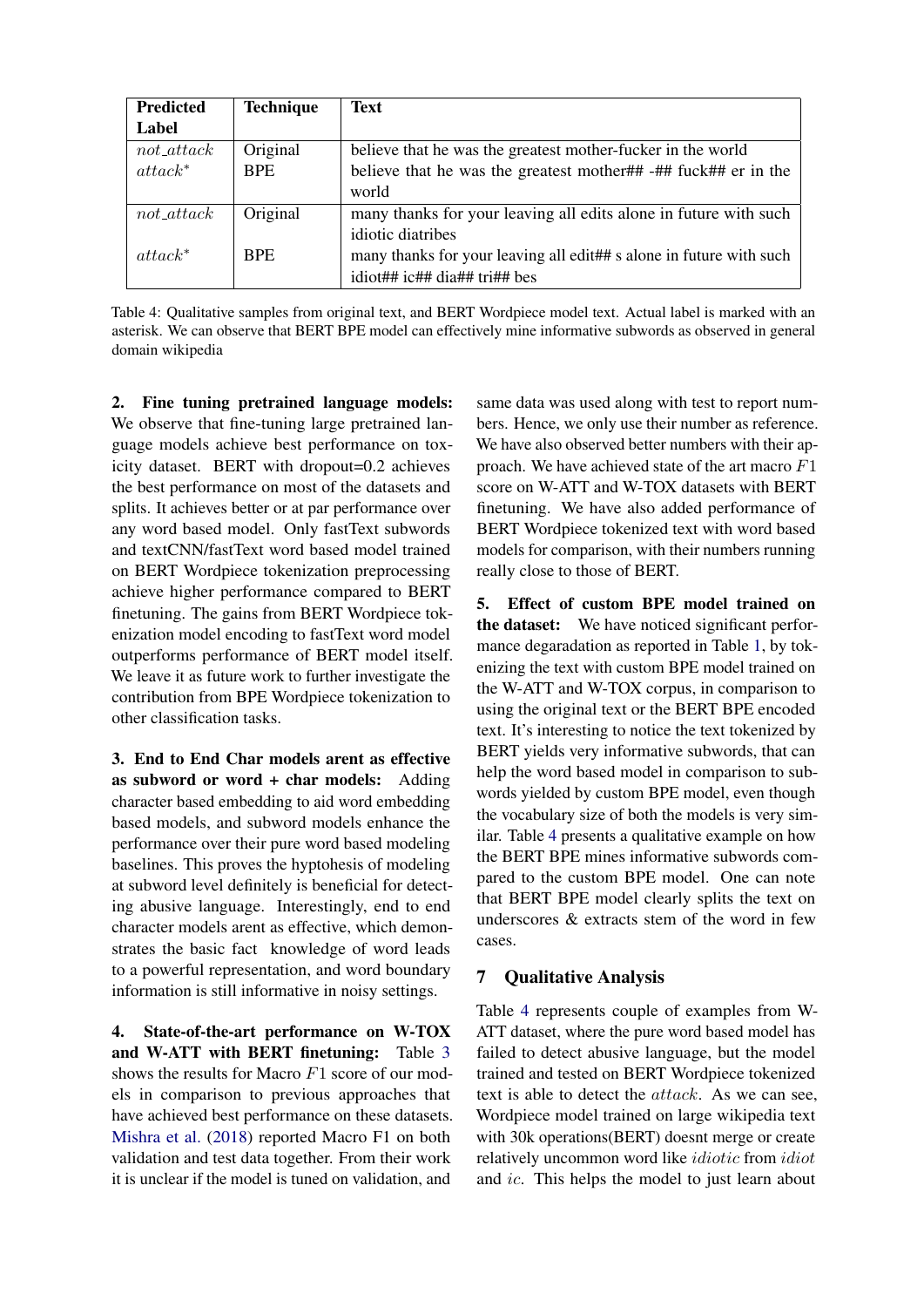idiot clearly from training set, and later use this for clear demarcation.

### 8 Conclusion and Future Work

Existing literature has shown the importance of using finer units such as character or subword units to learn better models and robust representations for identifying abusive language in social media. In this work, we explore various combinations of such word decomposition techniques and present experiments that bring new insights and/or confirm previous findings. Additionally, we study the effectiveness of large pretrained language models trained on standard text in understanding noisy user generated text. We further investigate the effectiveness of subword units ("wordpieces") learned for unsupervised language modeling can improve the performance of bag-of-words based text classification models such as fastText. We evaluate our models on Twitter hatespeeech, Wikipedia toxicity and attack datasets.

Our experiments demonstrate that encoding noisy text via BERT wordpiece tokenization model before passing it through word-based models (fast-Text and TextCNN) can boost the performance of word-based models and achieve state-of-the-art performance. Based on our experiments, we conclude that subword models perform competitively with character-based models and occasionally outperform them. We observe that adding character embeddings to TextCNN model can slightly boost the performance compared to word-CNN models.

Our experiments on fine-tuning BERT show improvements on both Wikipedia toxicity and attack datasets. We observe that BERT can effectively transfer pretrained information to classifying tweets and user comments despite the domain shift of pre-training on BookCorpus, Wikipedia Text . Future work in this direction could include pretraining BERT on huge collection of social media text, which might further enhance the performance of identifying abusive language on social media text. Recent work by [Wiegand et al.](#page-9-22) [\(2019\)](#page-9-22) highlights that most of the datasets that study abusive language are prone to data sampling bias and abusive language identification on realistic scenario is much harder with higher percentage of implicit content. A potential future direction would be to explore how pretrained models on generic text could incorporate or handle implicit abuse.

#### 9 Acknowledgements

We would like to thank Faisal Ladhak for reviewing our work, and all anonymous reviewers for their valuable feedback and comments.

#### **References**

- <span id="page-8-7"></span>Miguel Á Álvarez-Carmona, Estefania Guzmán-Falcón, Manuel Montes-y Gómez, Hugo Jair Escalante, Luis Villasenor-Pineda, Verónica Reyes-Meza, and Antonio Rico-Sulayes. 2018. Overview of mex-a3t at ibereval 2018: Authorship and aggressiveness analysis in mexican spanish tweets. In *Notebook Papers of 3rd SEPLN Workshop on Evaluation of Human Language Technologies for Iberian Languages (IBEREVAL), Seville, Spain*, volume 6.
- <span id="page-8-5"></span>Segun Taofeek Aroyehun and Alexander Gelbukh. 2018. Aggression detection in social media: Using deep neural networks, data augmentation, and pseudo labeling. In *Proceedings of the First Workshop on Trolling, Aggression and Cyberbullying (TRAC-2018)*, pages 90–97.
- <span id="page-8-2"></span>Pinkesh Badjatiya, Shashank Gupta, Manish Gupta, and Vasudeva Varma. 2017. Deep learning for hate speech detection in tweets. In *Proceedings of the 26th International Conference on World Wide Web Companion*, pages 759–760. International World Wide Web Conferences Steering Committee.
- <span id="page-8-6"></span>Cristina Bosco, Dell'Orletta Felice, Fabio Poletto, Manuela Sanguinetti, and Tesconi Maurizio. 2018. Overview of the evalita 2018 hate speech detection task. In *EVALITA 2018-Sixth Evaluation Campaign of Natural Language Processing and Speech Tools for Italian*, volume 2263, pages 1–9. CEUR.
- <span id="page-8-4"></span>Justin Cheng, Cristian Danescu-Niculescu-Mizil, and Jure Leskovec. 2015. Antisocial behavior in online discussion communities. In *Ninth International AAAI Conference on Web and Social Media*.
- <span id="page-8-8"></span>Alexis Conneau, Holger Schwenk, Yann LeCun, and Loïc Barrault. 2017. Very deep convolutional networks for text classification. In *Proceedings of the 15th Conference of the European Chapter of the Association for Computational Linguistics, EACL 2017, Valencia, Spain, April 3-7, 2017, Volume 1: Long Papers*, pages 1107–1116.
- <span id="page-8-1"></span>Thomas Davidson, Dana Warmsley, Michael Macy, and Ingmar Weber. 2017. Automated hate speech detection and the problem of offensive language. In *Eleventh International AAAI Conference on Web and Social Media*.
- <span id="page-8-3"></span>Jacob Devlin, Ming-Wei Chang, Kenton Lee, and Kristina Toutanova. 2018. Bert: Pre-training of deep bidirectional transformers for language understanding. *arXiv preprint arXiv:1810.04805*.

<span id="page-8-0"></span>Maeve Duggan. 2017. Online harassment 2017.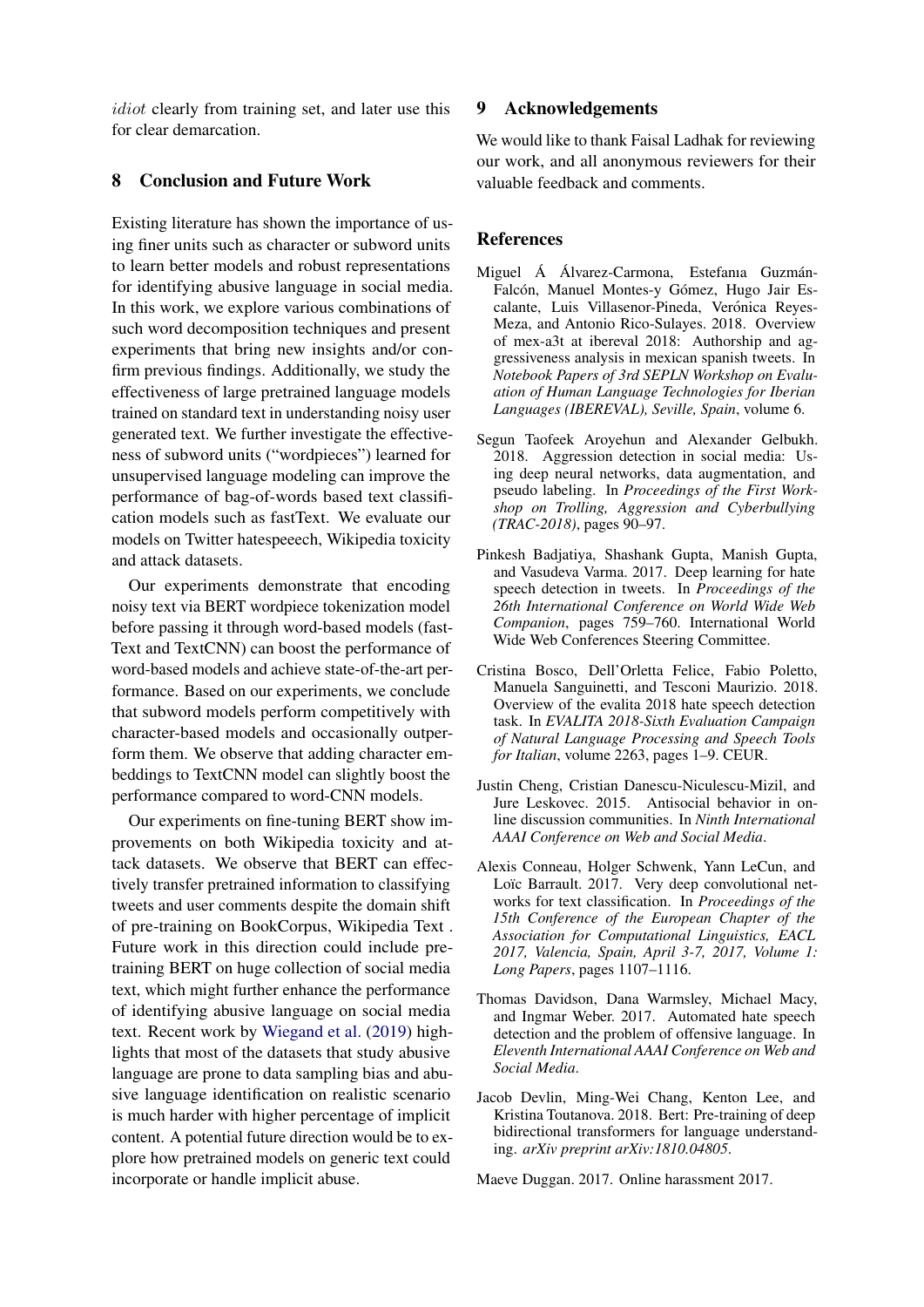- <span id="page-9-21"></span>Xavier Glorot and Yoshua Bengio. 2010. Understanding the difficulty of training deep feedforward neural networks. In *Proceedings of the thirteenth international conference on artificial intelligence and statistics*, pages 249–256.
- <span id="page-9-17"></span>Edouard Grave, Tomas Mikolov, Armand Joulin, and Piotr Bojanowski. 2017. Bag of tricks for efficient text classification. In *Proceedings of the 15th Conference of the European Chapter of the Association for Computational Linguistics, EACL 2017, Valencia, Spain, April 3-7, 2017, Volume 2: Short Papers*, pages 427–431.
- <span id="page-9-16"></span>Yoon Kim. 2014. Convolutional neural networks for sentence classification. *arXiv preprint arXiv:1408.5882*.
- <span id="page-9-2"></span>Ritesh Kumar, Atul Kr Ojha, Shervin Malmasi, and Marcos Zampieri. 2018. Benchmarking aggression identification in social media. In *Proceedings of the First Workshop on Trolling, Aggression and Cyberbullying (TRAC-2018)*, pages 1–11.
- <span id="page-9-7"></span>Irene Kwok and Yuzhou Wang. 2013. Locate the hate: Detecting tweets against blacks. In *Twenty-seventh AAAI conference on artificial intelligence*.
- <span id="page-9-5"></span>Pushkar Mishra, Helen Yannakoudakis, and Ekaterina Shutova. 2018. Neural character-based composition models for abuse detection.
- <span id="page-9-15"></span>Sandip Modha, Prasenjit Majumder, and Thomas Mandl. 2018. Filtering aggression from multilingual social media feed. In *Proceedings of the First Workshop on Trolling, Aggression and Cyberbullying (TRAC–1), Santa Fe, USA*.
- <span id="page-9-4"></span>Chikashi Nobata, Joel Tetreault, Achint Thomas, Yashar Mehdad, and Yi Chang. 2016. Abusive language detection in online user content. In *Proceedings of the 25th international conference on world wide web*, pages 145–153. International World Wide Web Conferences Steering Committee.
- <span id="page-9-3"></span>John Pavlopoulos, Prodromos Malakasiotis, and Ion Androutsopoulos. 2017. Deep learning for user comment moderation. *arXiv preprint arXiv:1705.09993*.
- <span id="page-9-18"></span>Matthew Peters, Sebastian Ruder, and Noah A Smith. 2019. To tune or not to tune? adapting pretrained representations to diverse tasks. *arXiv preprint arXiv:1903.05987*.
- <span id="page-9-6"></span>Matthew E Peters, Mark Neumann, Mohit Iyyer, Matt Gardner, Christopher Clark, Kenton Lee, and Luke Zettlemoyer. 2018. Deep contextualized word representations. *arXiv preprint arXiv:1802.05365*.
- <span id="page-9-9"></span>Björn Ross, Michael Rist, Guillermo Carbonell, Benjamin Cabrera, Nils Kurowsky, and Michael Wojatzki. 2016. Measuring the Reliability of Hate Speech Annotations: The Case of the European Refugee Crisis. In *Proceedings of NLP4CMC III: 3rd Workshop on Natural Language Processing for Computer-Mediated Communication*, volume 17 of *Bochumer Linguistische Arbeitsberichte*, pages 6–9.
- <span id="page-9-14"></span>Magnus Sahlgren, Tim Isbister, and Fredrik Olsson. 2018. Learning representations for detecting abusive language. In *Proceedings of the 2nd Workshop on Abusive Language Online (ALW2)*, pages 115– 123.
- <span id="page-9-10"></span>Haji Mohammad Saleem, Kelly P. Dillon, Susan Benesch, and Derek Ruths. 2017. A web of hate: Tackling hateful speech in online social spaces. *CoRR*, abs/1709.10159.
- <span id="page-9-13"></span>Andrew Schrock and Danah Boyd. 2011. Problematic youth interaction online: Solicitation, harassment, and cyberbullying. *Computer-mediated communication in personal relationships*, pages 368–398.
- <span id="page-9-20"></span>Rico Sennrich, Barry Haddow, and Alexandra Birch. 2016. Neural machine translation of rare words with subword units. In *Proceedings of the 54th Annual Meeting of the Association for Computational Linguistics, ACL 2016, August 7-12, 2016, Berlin, Germany, Volume 1: Long Papers*.
- <span id="page-9-19"></span>Nitish Srivastava, Geoffrey Hinton, Alex Krizhevsky, Ilya Sutskever, and Ruslan Salakhutdinov. 2014. Dropout: a simple way to prevent neural networks from overfitting. *The Journal of Machine Learning Research*, 15(1):1929–1958.
- <span id="page-9-12"></span>Robert S Tokunaga. 2010. Following you home from school: A critical review and synthesis of research on cyberbullying victimization. *Computers in human behavior*, 26(3):277–287.
- <span id="page-9-1"></span>Fabio Del Vigna, Andrea Cimino, Felice Dell'Orletta, Marinella Petrocchi, and Maurizio Tesconi. 2017. Hate me, hate me not: Hate speech detection on facebook. In *Proceedings of the First Italian Conference on Cybersecurity (ITASEC17), Venice, Italy, January 17-20, 2017.*, pages 86–95.
- <span id="page-9-11"></span>William Warner and Julia Hirschberg. 2012. Detecting hate speech on the world wide web. In *Proceedings of the Second Workshop on Language in Social Media*, pages 19–26. Association for Computational Linguistics.
- <span id="page-9-8"></span>Zeerak Waseem. 2016. Are you a racist or am i seeing things? annotator influence on hate speech detection on twitter. In *Proceedings of the first workshop on NLP and computational social science*, pages 138– 142.
- <span id="page-9-0"></span>Zeerak Waseem and Dirk Hovy. 2016. Hateful symbols or hateful people? predictive features for hate speech detection on twitter. In *Proceedings of the NAACL student research workshop*, pages 88–93.
- <span id="page-9-22"></span>Michael Wiegand, Josef Ruppenhofer, and Thomas Kleinbauer. 2019. Detection of Abusive Language: the Problem of Biased Datasets. In *Proceedings of the 2019 Conference of the North American Chapter of the Association for Computational Linguistics: Human Language Technologies, Volume 1 (Long and Short Papers)*, pages 602–608.